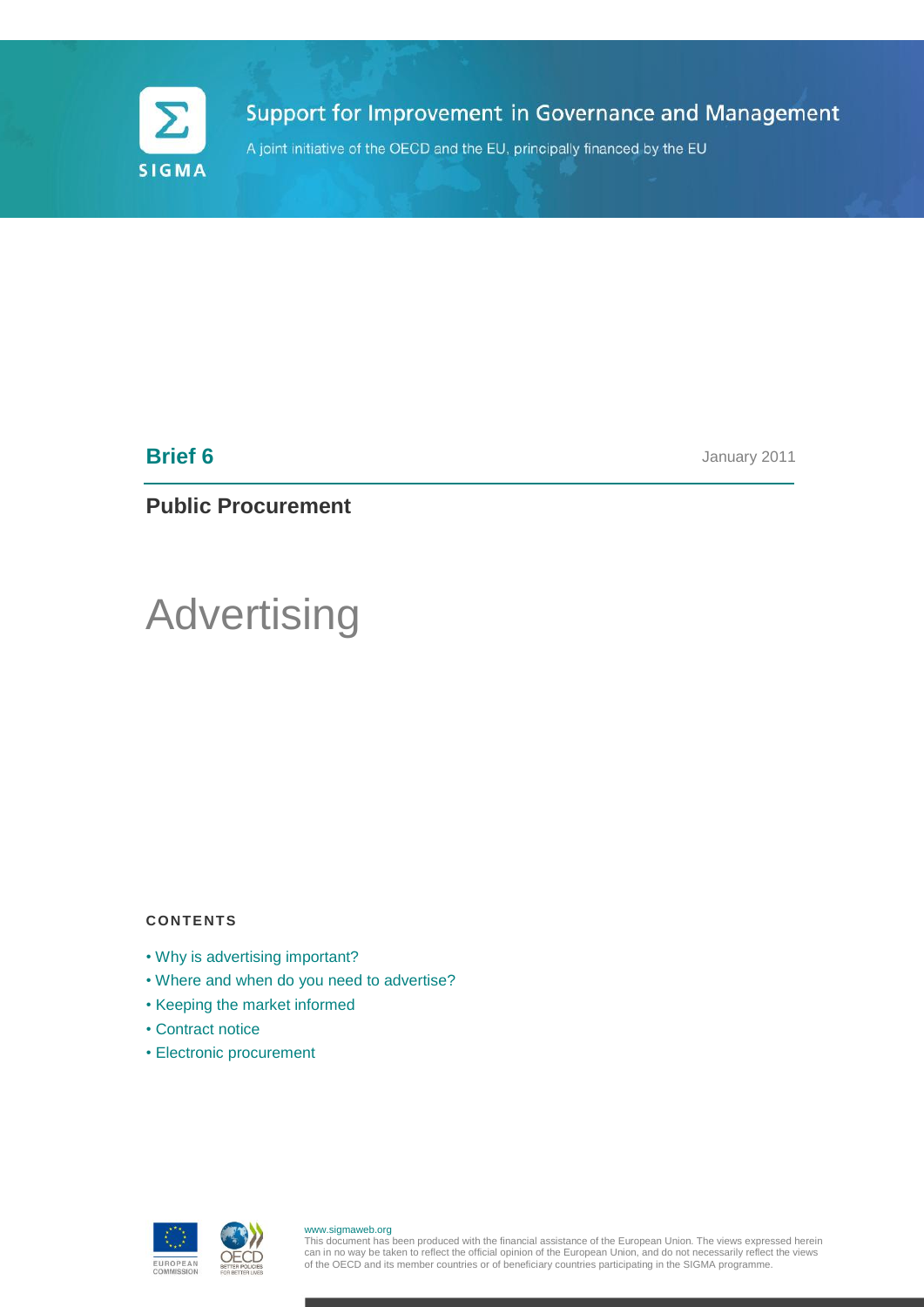## **Why is advertising important?**

Advertising is a foundation stone of public procurement. Full and open advertising:

- **facilitates appropriate competition** by informing as many potential economic operators as possible about contract opportunities and thereby enabling them to compete, which leads to the best value-for-money outcomes for contracting authorities;
- **develops markets** by showing potential economic operators that business opportunities are available, which encourages the development of the marketplace with new and more diverse economic operators and a wider source of economic operators at local, regional, national and international levels;
- **helps in the battle against corruption** by increasing transparency and ensuring that economic operators, the public, the press and other stakeholders are aware of contract opportunities and have the opportunity to find out more about the contract opportunities that are available and to whom contracts have been awarded.

#### **Where do you advertise?**

Notices for contracts of a certain type and value, which means that they are subject to the Directive, must be advertised in the Supplement to the Official Journal of the European Union (OJEU). Notices are published free of charge. A free online version of the Supplement of the OJEU called 'TED' (Tenders Electronic Daily) is available at [http://ted.europa.eu.](http://ted.europa.eu/)

Many EU member states also require the advertisement, at national level, of notices for contracts which are not subject to the requirement to advertise in the OJEU.

**Other publications:** Contract opportunities may also be advertised in other international, national or local publications. Where additional advertisement is used, the Directive stipulates that this advertisement must not take place before the contract notice has been despatched to the OJEU and that the additional advertisement must not contain any information that is not included in the OJEU contract notice.

#### **When do you need to advertise?**

There are three main occasions when you advertise:

- Before the start of the formal procurement process an optional advertisement, to pre-warn the marketplace of potential future opportunities, using a Prior Information Notice:
- At the start of a contract-specific procurement process to invite economic operators to participate in the procurement process, using a Contract Notice;
- At the end of a contract-specific procurement process to notify economic operators and others that the procurement process has been concluded, using a Contract Award Notice or a Voluntary Ex Ante Notice.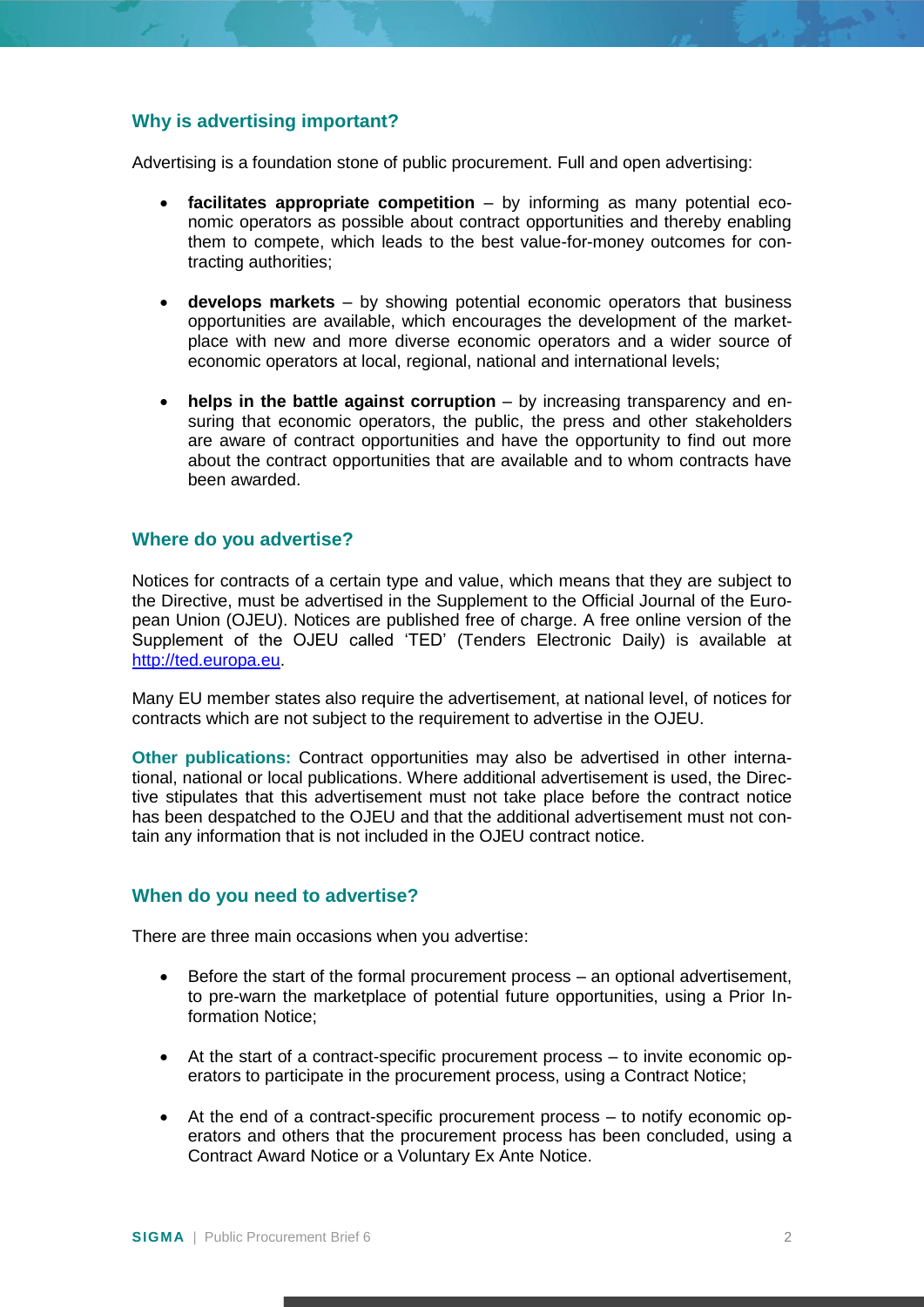**Advertising before the start of the formal procurement process using a Prior Information Notice:** The Directive permits, but does not oblige, a contracting authority to pre-warn the marketplace of potential future contract opportunities by advertising, using a Prior Information Notice.

Advertising in advance in this manner provides benefits to both the contracting authority and potential economic operators:

- Before advertising the contracting authority needs to have thought carefully about its requirements, and so the preparation of the Prior Information Notice can assist in ensuring that advance planning and budgeting are taken seriously.
- Economic operators that have been given advance warning of potential opportunities can also plan accordingly. This planning assists in ensuring good levels of competition and better outcomes in terms of value-for-money for the contracting authority.
- If a Prior Information Notice is used, then in certain circumstances statutory tender time scales can be reduced.

There is a standard format Prior Information notice which is published by the European Commission on its website at [www.simap.europa.eu.](http://www.simap.europa.eu/) The format is the same for all types of contracts.

### **We would like to keep the market informed of future potential opportunities. Is there an alternative to advertising Prior Information Notices in the Official Journal of the European Union?**

Yes, a contracting authority can set up its own Internet-based 'buyer profile'. The buyer profile includes general information about the contracting authority together with information on ongoing invitations to tender, scheduled purchases, contracts concluded, and procedures cancelled.

A contracting authority can also use its buyer profile to publish Prior Information Notices. Where a contracting authority uses its own buyer profile to publish Prior Information Notices, it does not need to despatch a Prior Information Notice to the OJEU provided that it complies with certain conditions.

**Advertising at the start of a contract-specific procurement process by using a Contract Notice:** The Contract Notice is an extremely important part of the procurement process. It marks the commencement of the formal procurement process for a specific contract and notifies potential economic operators of the opportunity to participate in the procurement process.

The standard format notices must be used. These are published by the European Commission on its website at [www.simap.europa.eu.](http://www.simap.europa.eu/) The standard format Contract Notice is used for the majority of procurement processes, but there are different formats for different types of procurement. For example, there are special forms of contract notice to be used for design contests, works contracts for subsidised housing schemes, and public works concessions.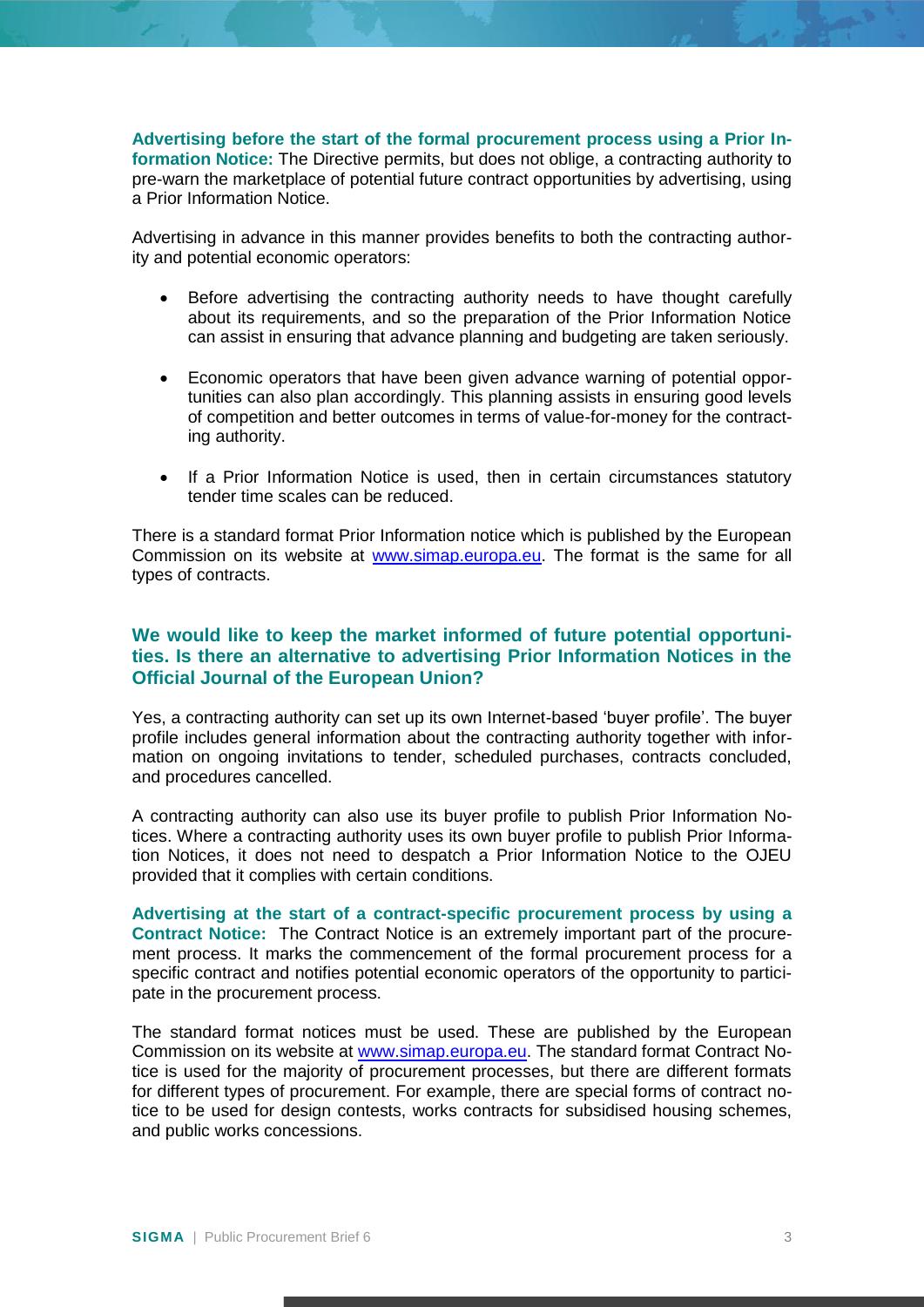To ensure as much competition as possible and to comply with the basic requirements for transparency, the Contract Notice must be drafted in a way that clearly describes the nature, scope and estimated value of the contract and how economic operators can apply to participate in the process. The Contract Notice must also be completed fully and correctly. Failure to draft a clear, complete and compliant Contract Notice could result in a disappointing level of competition, poor quality or inappropriate tenders, or a flawed procurement process that might have to be re-started.

#### **What can we do if the Contract Notice is incorrect or if we need to change information in the Contract Notice?**

There is a standard form of Notice for Additional Information, Information on Incomplete Procedure or Corrigendum. This standard form notice is available on the Commission's Simap website (form number 14) and can be used for: an incomplete procedure – where a procedure has been discontinued, declared unsuccessful, or the contract has not been awarded, a correction and additional information.

**Advertising at the end of a contract-specific procurement process by using a Contract Award Notice:** A contracting authority must advertise the conclusion of a contract-specific procurement process by using a Contract Award Notice and must do so within 48 days of the award of the contract.

This final notice is important because it ensures the transparency of the process, as economic operators and others are made aware that the procurement process has been concluded and on what basis. The European Commission also uses this information to prepare statistical data on the level and nature of procurement activity and to monitor procurement processes.

The obligation to advertise a Contract Award Notice applies to all contracts where a Contract Notice has been advertised and also to some other contracts where such a notice has not been advertised.

**Are there rules about how quickly notices must be published?** Yes, all notices despatched electronically and in the correct format must be published within five days of despatch. Notices despatched by other means must be published within 12 days.

#### **Electronic procurement**

**Can we complete and despatch contract notices electronically?** Yes, and the Directive and the European Commission encourage you to do so. There is a free online system directly available from the European Commission at [www.simap.europa.eu.](http://www.simap.europa.eu/)

To encourage electronic procurement, some of the statutory minimum time scales are reduced and there is no maximum word count if contract notices are completed and despatched to the OJEU by using the online system. The format and procedure for sending notices electronically are accessible on the Simap website: [www.simap.europa.eu.](http://www.simap.europa.eu/)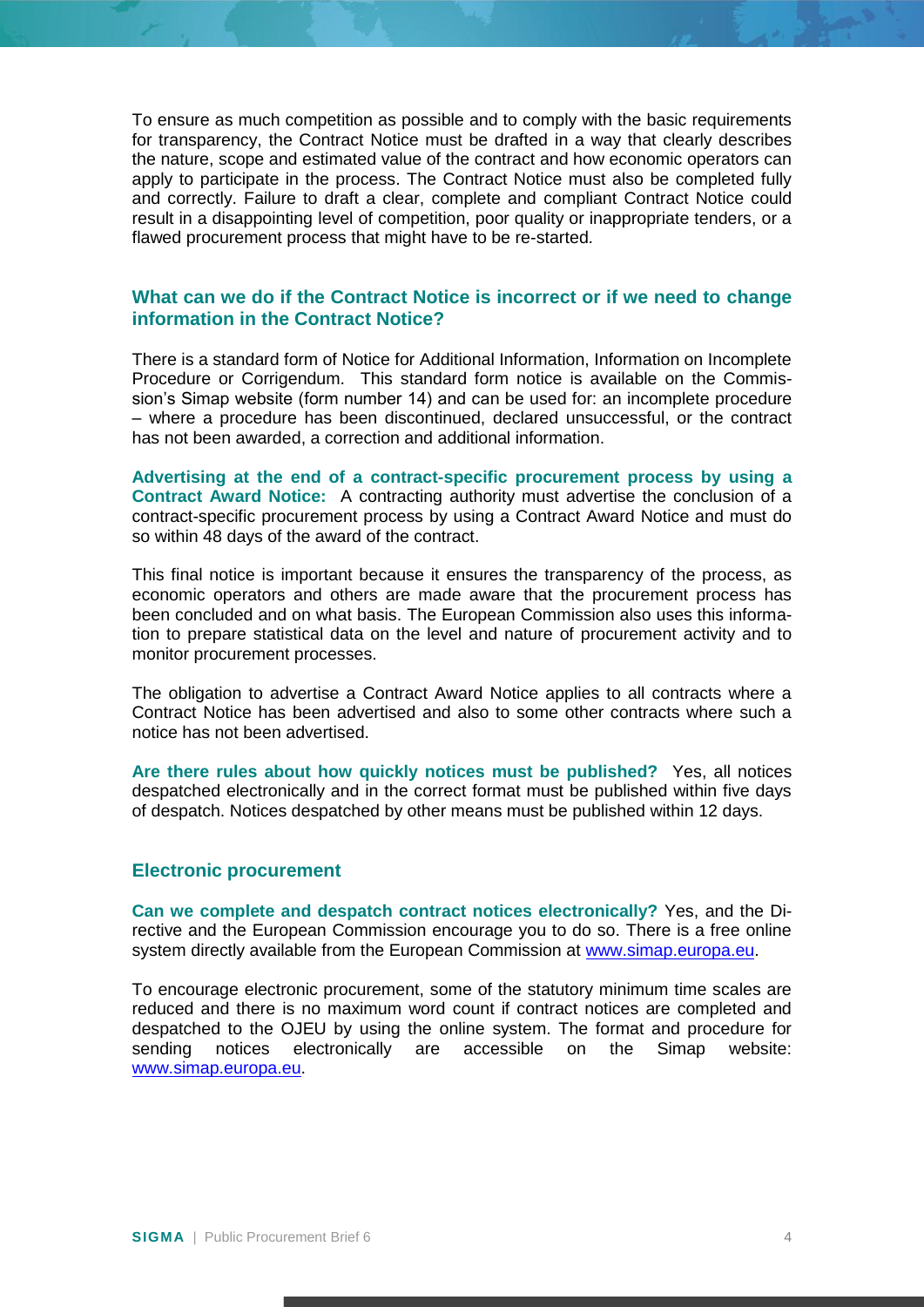#### **Utilities**

Utilities are required to advertise contracts of a specified type and value, but there is more flexibility in terms of the choice of advertising method. Utilities also have additional purchasing methods available to them.

**Choice of advertising:** Utilities have a free choice between three main forms of competitive procedure: open procedure, restricted procedure, and negotiated procedure with a prior call for competition.

Utilities also have flexibility in terms of how they advertise – referred to in the legislation as a 'call for competition'. When conducting a restricted procedure or a negotiated procedure with a prior call for competition, utilities can choose to use:

- a contract notice or
- an annual 'periodic indicative notice' or
- a notice on the existence of a qualification system

When conducting an open procedure, utilities have no choice and must use a contract notice.

Statutory time limits apply and in each case a standard format contract notice must be used.

**Local notices:** Notices may also be published nationally, in which case they must not contain any information other than that contained in the notice sent to the Commission, and they must not be published locally before the date of despatch to the Commission.

**Qualification systems:** Utilities are permitted to set up and run qualification systems. A qualification system is a system in which economic operators interested in contracting with the utility apply to be registered as potential providers. The utility then registers some or all of those economic operators in the system. The registered economic operators then form a pool from which the utility may draw those that are to be invited or to negotiate contracts.

When setting up a qualification system, the utility uses a 'periodic indicative notice' to advertise. The periodic indicative notice can be published either in the Official Journal of the European Union or on the utility's own buyer profile (with a notice of publication being sent to the OJEU). For pre-qualification systems with a duration of three years or less, a periodic indicative notice is published only when the pre-qualification system has been established. For pre-qualification systems lasting longer than three years, an annual periodic indicative notice is required.

**Framework agreements:** Utilities can set up framework agreements by using the standard form Contract Notice.

**Dynamic purchasing systems:** Utilities are also permitted to set up dynamic purchasing systems, and calls for competition under those systems involve the use of a simplified Contract Notice.

**Contract award notices:** Utilities are required to send a Contract Award Notice in a standard format to the Office of the OJEU within two months of the award of